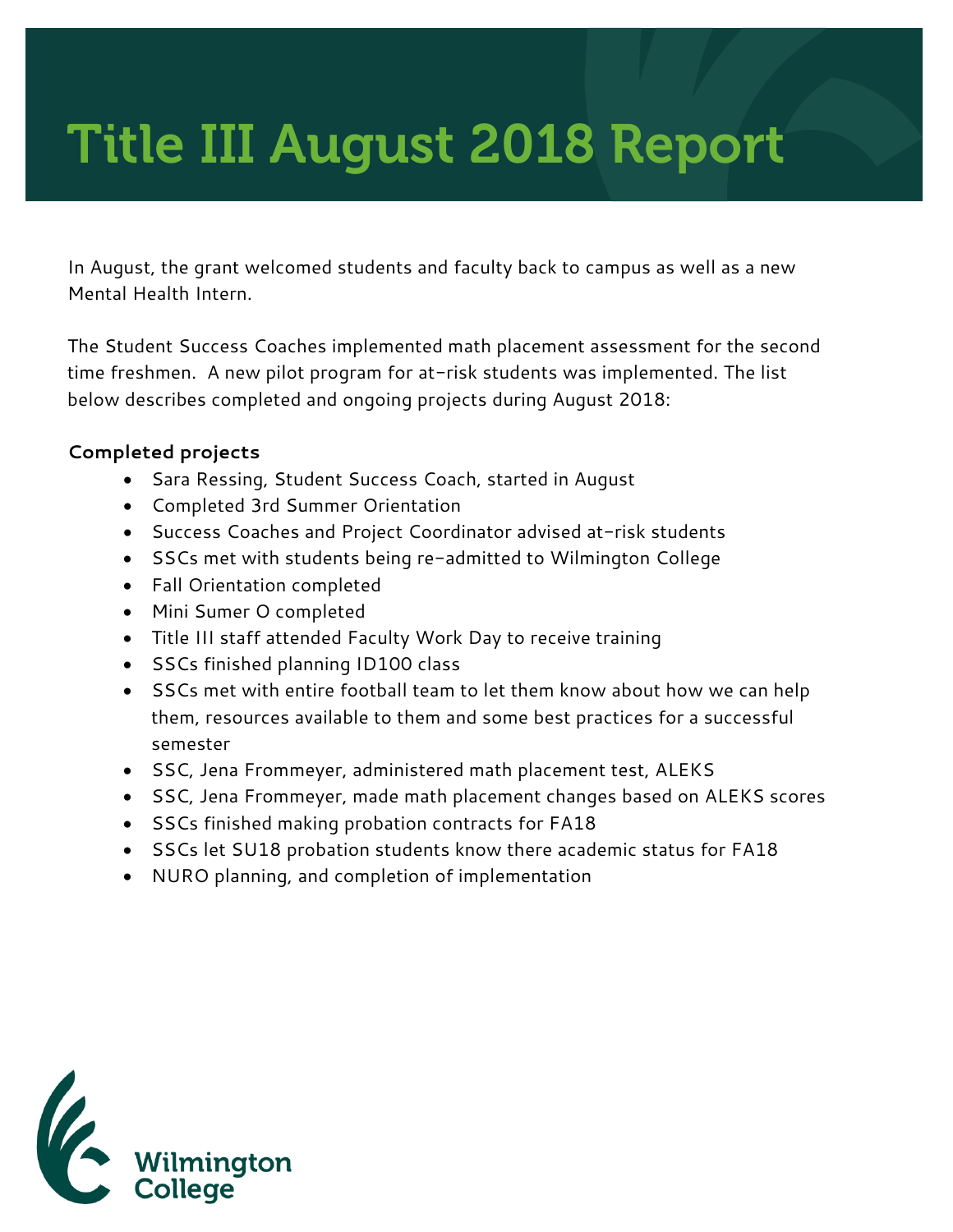#### **Ongoing projects**

- Implementation of retention CRM with Nuro
- Student Retention Predictor and surveys with Ruffalo Noel Levitz
- Working with Director of Multicultural Affairs to restructure multiple mentorship programs into a stronger cohesive program
- Continued development of retention database
- Teaching ID100 course: Self-authoring for goal development and programs on time management, strength identification, self-motivation, mental and physical health
- Visiting ID120 and other classes to introduce the students to services and discuss positive student habits
- SSCs will continue to meet with students re: withdrawals, leave of absence, and assistance registering.
- SSCs are informing Parents/Families of academic calendar through remind.com.
- SSC's are working closely with men's soccer and football coaches to support academic progress of their athletes.
- SSCs will continue to work closely with SRC to maintain tracking of probation students' use of services.
- SSCs are meeting with students on probation for FA18.
- NURO sandbox training
- SSCs will continue ALEKS check-ins
- The Qualtrics referral process started up for FA18

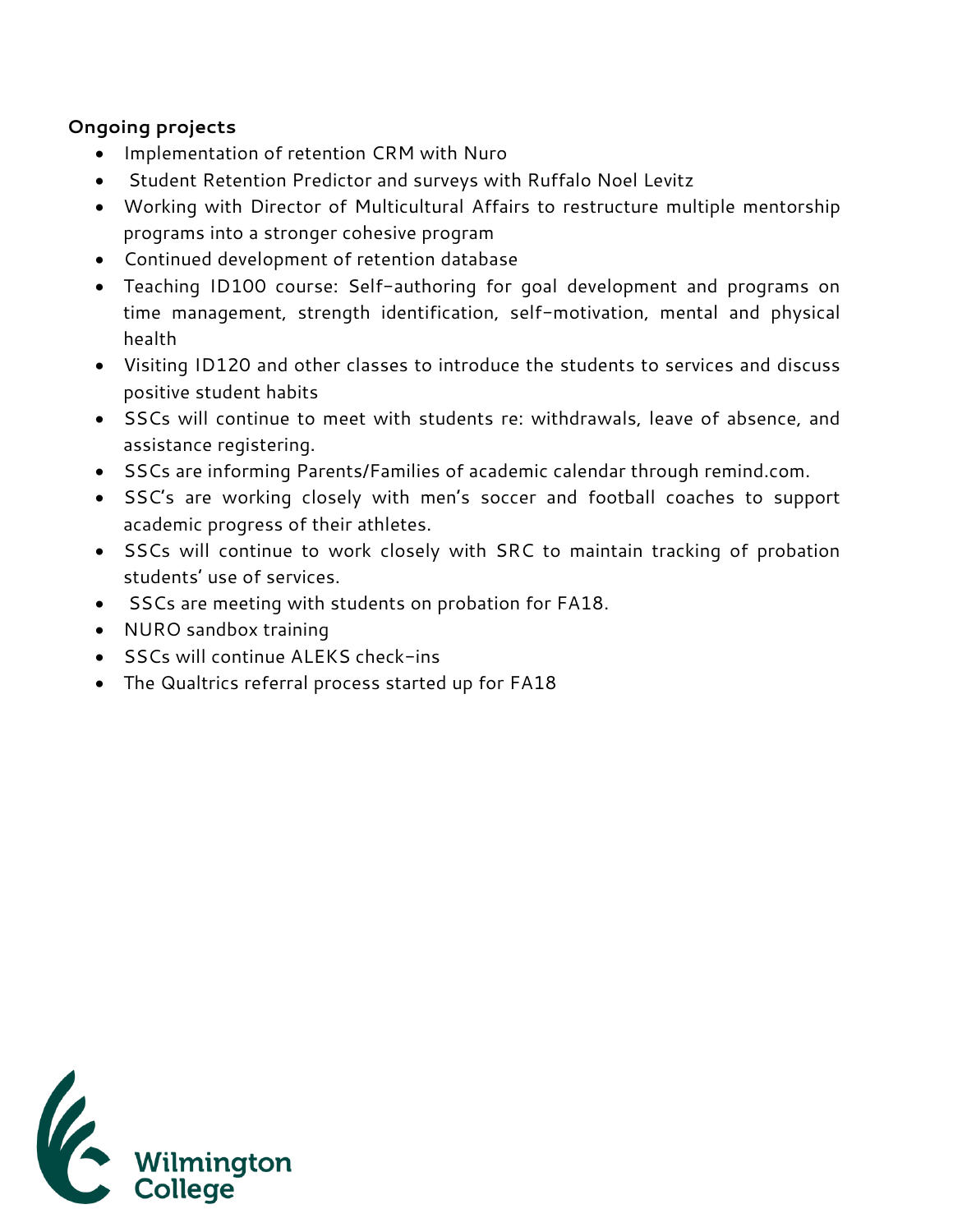### **Student Contact Update: Student Success Coaches**

August means the return of continuing and first time students. The Students Success Coaches started their initial checking meetings with students on probation. They also handled students deciding to not return to Wilmington by processing withdrawals and interviewing the students. The SSCs helped students navigate the first week questions and decisions as can be seen by the high Reason for Contact numbers for "Advising Problem/Scheduling" and "Other".

| <b>Method of Contact</b>            | #   |
|-------------------------------------|-----|
| Email                               | 96  |
| In person                           | 260 |
| Text                                | 43  |
| <b>Phone Call</b>                   | 54  |
| Other                               |     |
| <b>Reason for Contact</b>           |     |
| Academic Referral                   | 8   |
| Advising Problem/Scheduling         | 49  |
| Probation                           | 46  |
| WD/LOA                              | 30  |
| <b>Issue with Class</b>             | 11  |
| Other                               | 256 |
| <b>Number of Students Contacted</b> |     |
| Duplicated                          | 121 |
| Unduplicated                        | 238 |